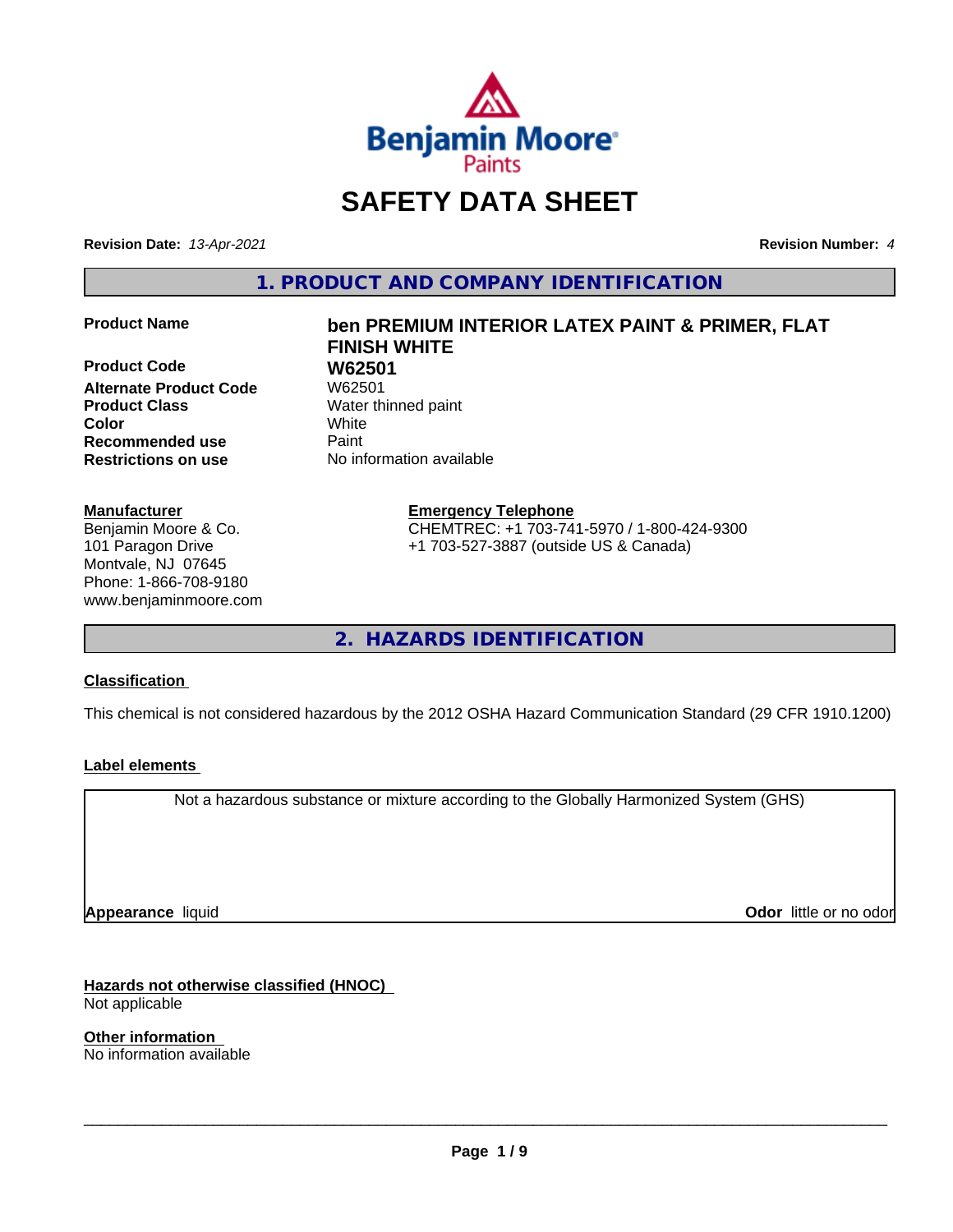**WARNING:** This product contains isothiazolinone compounds at levels of <0.1%. These substances are biocides commonly found in most paints and a variety of personal care products as a preservative. Certain individuals may be sensitive or allergic to these substances, even at low levels.

#### **3. COMPOSITION INFORMATION ON COMPONENTS**

| <b>Chemical name</b> | CAS No.    | Weight-%  |
|----------------------|------------|-----------|
| Titanium dioxide     | 13463-67-7 | $15 - 20$ |
| Kaolin, calcined     | 92704-41-1 | $10 - 15$ |
| Nepheline svenite    | 37244-96-5 | - 5       |
| Kaolin               | 1332-58-7  | - 5       |
| Silica amorphous     | 7631-86-9  | - 5       |

|                                                  | 5. FIRE-FIGHTING MEASURES                                                                                |
|--------------------------------------------------|----------------------------------------------------------------------------------------------------------|
| <b>Notes To Physician</b>                        | Treat symptomatically.                                                                                   |
| <b>Most Important</b><br><b>Symptoms/Effects</b> | None known.                                                                                              |
| Ingestion                                        | Clean mouth with water and afterwards drink plenty of water. Consult a physician<br>if necessary.        |
| <b>Inhalation</b>                                | Move to fresh air. If symptoms persist, call a physician.                                                |
| <b>Skin Contact</b>                              | Wash off immediately with soap and plenty of water while removing all<br>contaminated clothes and shoes. |
| <b>Eye Contact</b>                               | Rinse thoroughly with plenty of water for at least 15 minutes and consult a<br>physician.                |
| <b>General Advice</b>                            | No hazards which require special first aid measures.                                                     |
|                                                  | 4. FIRST AID MEASURES                                                                                    |

| <b>Suitable Extinguishing Media</b>                   | Use extinguishing measures that are appropriate to local<br>circumstances and the surrounding environment.                                   |
|-------------------------------------------------------|----------------------------------------------------------------------------------------------------------------------------------------------|
| Protective equipment and precautions for firefighters | As in any fire, wear self-contained breathing apparatus<br>pressure-demand, MSHA/NIOSH (approved or equivalent)<br>and full protective gear. |
| <b>Specific Hazards Arising From The Chemical</b>     | Closed containers may rupture if exposed to fire or<br>extreme heat.                                                                         |
| Sensitivity to mechanical impact                      | No                                                                                                                                           |
| Sensitivity to static discharge                       | No                                                                                                                                           |
| <b>Flash Point Data</b>                               |                                                                                                                                              |
|                                                       |                                                                                                                                              |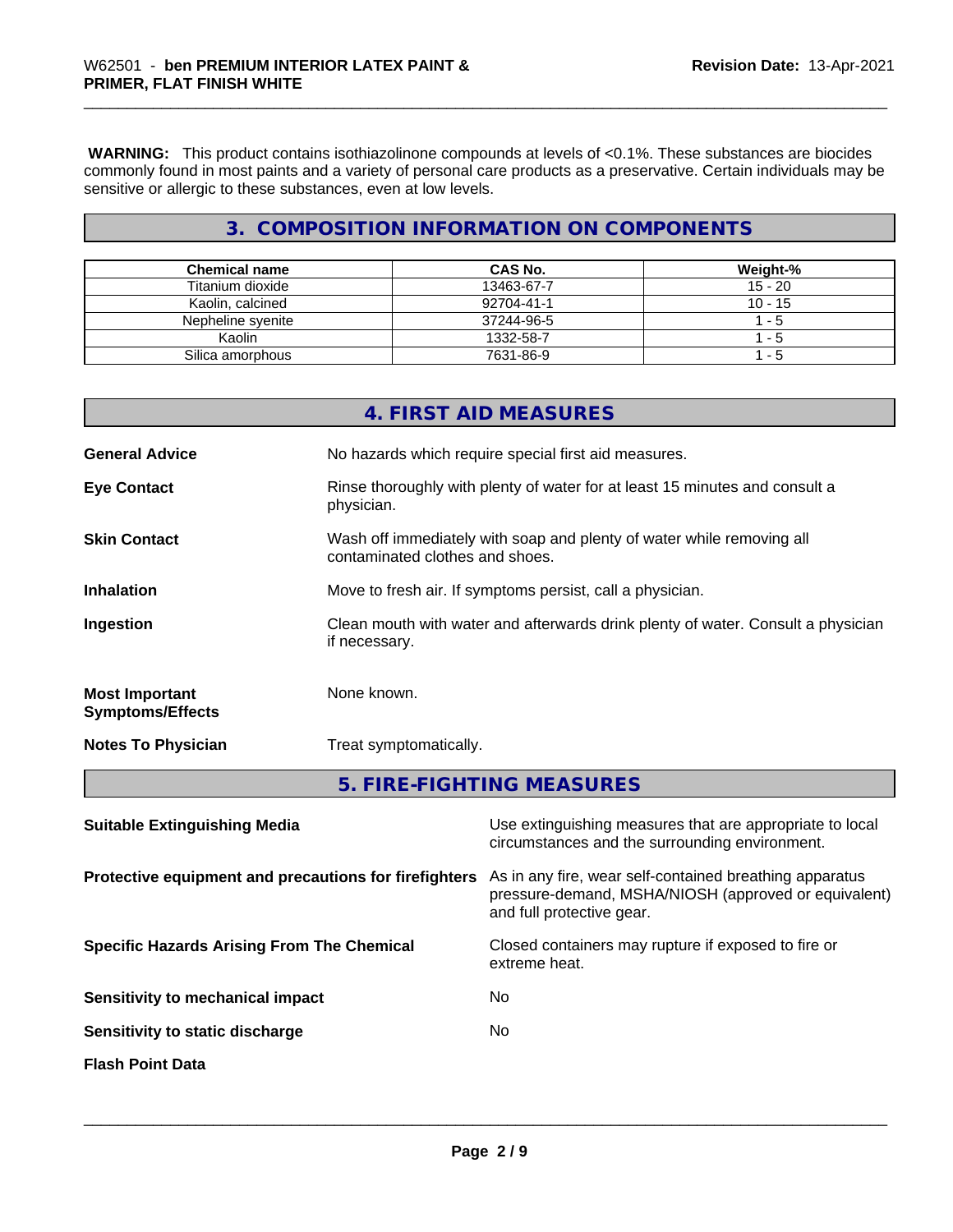| Flash point (°F)<br>Flash Point (°C)<br><b>Method</b>                  |                        | Not applicable<br>Not applicable<br>Not applicable |                                |
|------------------------------------------------------------------------|------------------------|----------------------------------------------------|--------------------------------|
| <b>Flammability Limits In Air</b>                                      |                        |                                                    |                                |
| Lower flammability limit:<br><b>Upper flammability limit:</b>          |                        | Not applicable<br>Not applicable                   |                                |
| <b>NFPA</b><br>Health: 1                                               | <b>Flammability: 0</b> | <b>Instability: 0</b>                              | <b>Special: Not Applicable</b> |
| <b>NFPA Legend</b><br>0 - Not Hazardous<br>$\overline{A}$ Clientals of |                        |                                                    |                                |

1 - Slightly

2 - Moderate

3 - High

4 - Severe

*The ratings assigned are only suggested ratings, the contractor/employer has ultimate responsibilities for NFPA ratings where this system is used.*

*Additional information regarding the NFPA rating system is available from the National Fire Protection Agency (NFPA) at www.nfpa.org.*

#### **6. ACCIDENTAL RELEASE MEASURES**

| <b>Personal Precautions</b>      | Avoid contact with skin, eyes and clothing. Ensure adequate ventilation.                                                                                                         |
|----------------------------------|----------------------------------------------------------------------------------------------------------------------------------------------------------------------------------|
| <b>Other Information</b>         | Prevent further leakage or spillage if safe to do so.                                                                                                                            |
| <b>Environmental precautions</b> | See Section 12 for additional Ecological Information.                                                                                                                            |
| <b>Methods for Cleaning Up</b>   | Soak up with inert absorbent material. Sweep up and shovel into suitable<br>containers for disposal.                                                                             |
|                                  | 7. HANDLING AND STORAGE                                                                                                                                                          |
| Handling                         | Avoid contact with skin, eyes and clothing. Avoid breathing vapors, spray mists or<br>sanding dust. In case of insufficient ventilation, wear suitable respiratory<br>equipment. |
| <b>Storage</b>                   | Keep container tightly closed. Keep out of the reach of children.                                                                                                                |
| <b>Incompatible Materials</b>    | No information available                                                                                                                                                         |

### **8. EXPOSURE CONTROLS/PERSONAL PROTECTION**

#### **Exposure Limits**

| <b>Chemical name</b> | <b>ACGIH TLV</b>                                                                                                           | <b>OSHA PEL</b>                               |
|----------------------|----------------------------------------------------------------------------------------------------------------------------|-----------------------------------------------|
| Titanium dioxide     | TWA: $10 \text{ mg/m}^3$                                                                                                   | 15 mg/m $3$ - TWA                             |
| Kaolin               | TWA: $2 \text{ mg/m}^3$ particulate matter<br>containing no asbestos and <1%<br>crystalline silica, respirable particulate | 15 mg/m $3$ - TWA<br>$5 \text{ mg/m}^3$ - TWA |
|                      | matter                                                                                                                     |                                               |
| Silica amorphous     | N/E                                                                                                                        | 20 mppcf - TWA                                |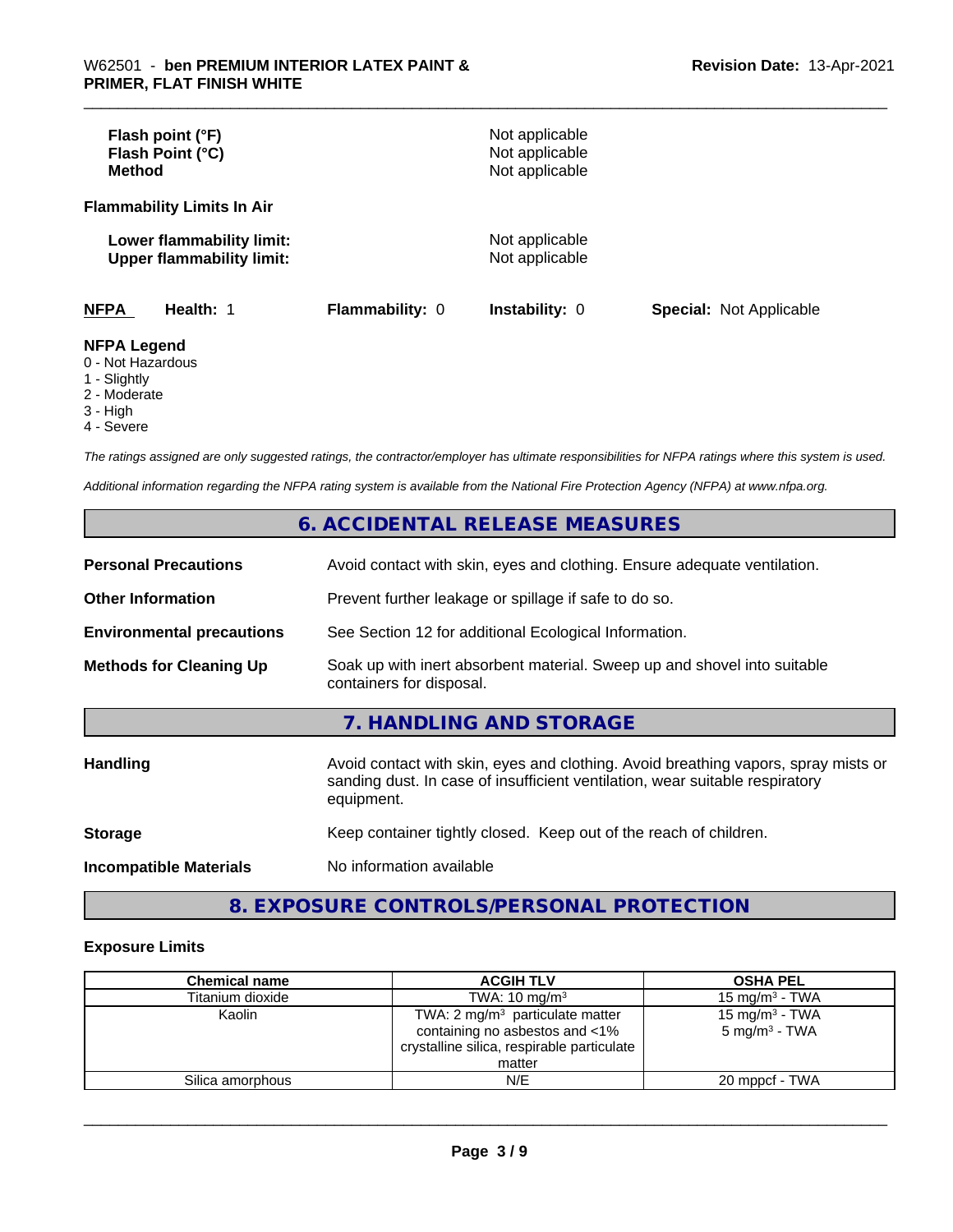#### **Legend**

ACGIH - American Conference of Governmental Industrial Hygienists Exposure Limits OSHA - Occupational Safety & Health Administration Exposure Limits N/E - Not Established

| <b>Engineering Measures</b>          | Ensure adequate ventilation, especially in confined areas.               |
|--------------------------------------|--------------------------------------------------------------------------|
| <b>Personal Protective Equipment</b> |                                                                          |
| <b>Eye/Face Protection</b>           | Safety glasses with side-shields.                                        |
| <b>Skin Protection</b>               | Protective gloves and impervious clothing.                               |
| <b>Respiratory Protection</b>        | In case of insufficient ventilation wear suitable respiratory equipment. |

**Hygiene Measures** Avoid contact with skin, eyes and clothing. Remove and wash contaminated clothing before re-use. Wash thoroughly after handling.

#### **9. PHYSICAL AND CHEMICAL PROPERTIES**

**Appearance** liquid **Odor** little or no odor **Odor Threshold No information available No information available Density (lbs/gal)** 11.05 - 11.15 **Specific Gravity** 1.32 - 1.34 **pH**<br>
Viscosity (cps) The Contract of the Contract of the Viscosity (cps) and Viscosity (cps) **Solubility(ies)** No information available in the solution of the solution of the solution available in the solution of the solution of the solution of the solution of the solution of the solution of the solution of the so **Water solubility Water solubility Water solubility Water solubility Water solubility Water solution Evaporation Rate No information available No information available Vapor pressure** No information available **Vapor density Vapor** density **Wt. % Solids** 50 - 60 **Vol. % Solids** 35 - 45<br> **Wt. % Volatiles** 35 - 45 **Wt. % Volatiles Vol. % Volatiles** 55 - 65 **VOC Regulatory Limit (g/L)** 0 **Boiling Point (°F)** 212 **Boiling Point (°C)** 100 **Freezing point (°F)** 32 **Freezing Point (°C)** 0<br> **Flash point (°F)** 0<br>
Not applicable **Flash point (°F)**<br> **Flash Point (°C)**<br> **Flash Point (°C)**<br> **C Flash Point (°C) Method**<br> **Flammability (solid, gas)**<br> **Example 2018** Not applicable **Flammability (solid, gas)** Not applicable<br> **Upper flammability limit:** Not applicable **Upper flammability limit:**<br> **Lower flammability limit:** Not applicable Not applicable **Lower flammability limit: Autoignition Temperature (°F)** No information available **Autoignition Temperature (°C)** No information available **Decomposition Temperature (°F)** No information available **Decomposition Temperature (°C)** No information available **Partition coefficient** No information available

**Viscosity (cps)** No information available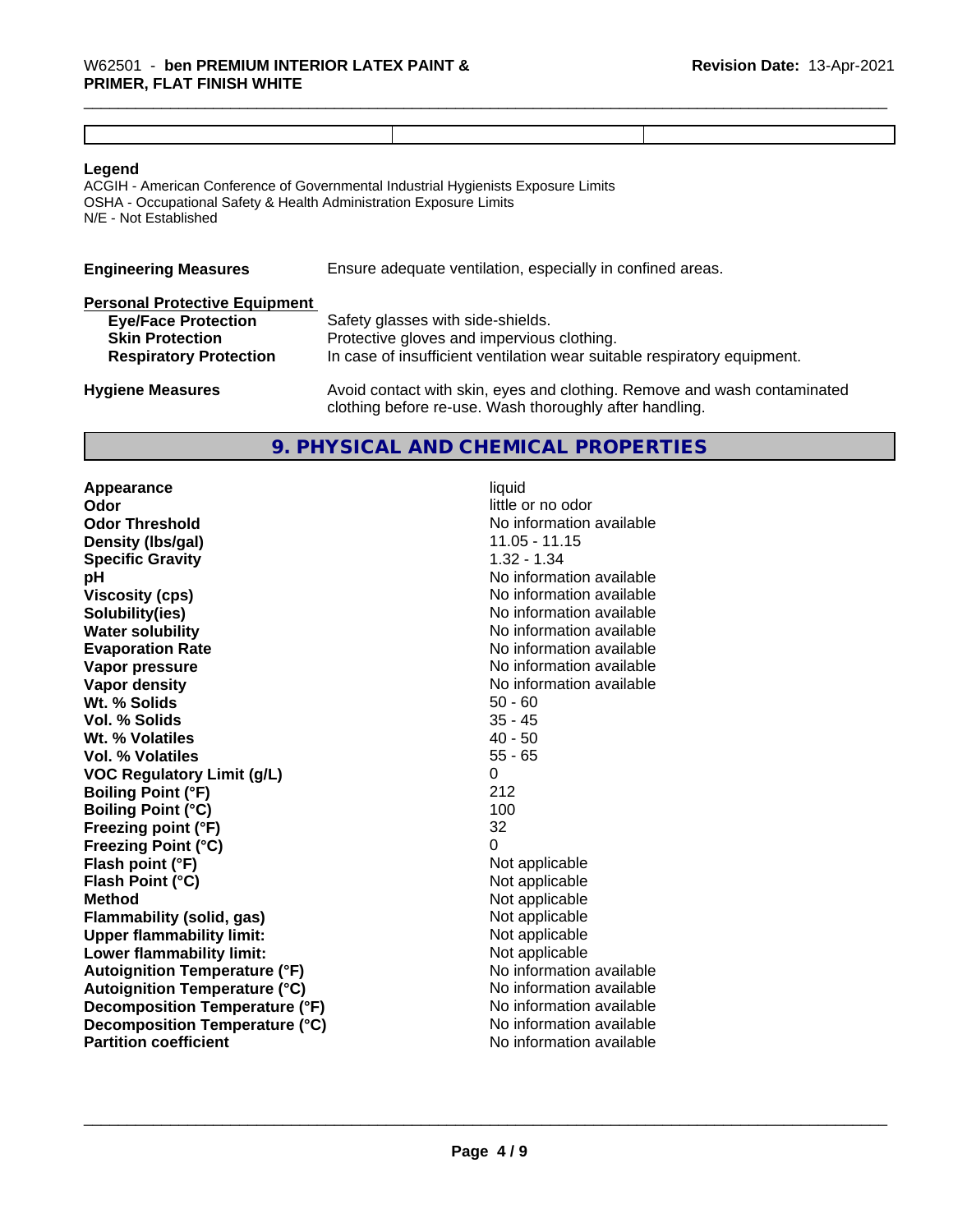|                                                                                                                                                                                                                                                                                                                                                                                | <b>10. STABILITY AND REACTIVITY</b>                                                                                                                                                                                                                                                                                                                                                                                                                                                                                                                                              |  |  |
|--------------------------------------------------------------------------------------------------------------------------------------------------------------------------------------------------------------------------------------------------------------------------------------------------------------------------------------------------------------------------------|----------------------------------------------------------------------------------------------------------------------------------------------------------------------------------------------------------------------------------------------------------------------------------------------------------------------------------------------------------------------------------------------------------------------------------------------------------------------------------------------------------------------------------------------------------------------------------|--|--|
| <b>Reactivity</b>                                                                                                                                                                                                                                                                                                                                                              | Not Applicable                                                                                                                                                                                                                                                                                                                                                                                                                                                                                                                                                                   |  |  |
| <b>Chemical Stability</b>                                                                                                                                                                                                                                                                                                                                                      | Stable under normal conditions.                                                                                                                                                                                                                                                                                                                                                                                                                                                                                                                                                  |  |  |
| <b>Conditions to avoid</b>                                                                                                                                                                                                                                                                                                                                                     | Prevent from freezing.                                                                                                                                                                                                                                                                                                                                                                                                                                                                                                                                                           |  |  |
| <b>Incompatible Materials</b>                                                                                                                                                                                                                                                                                                                                                  | No materials to be especially mentioned.                                                                                                                                                                                                                                                                                                                                                                                                                                                                                                                                         |  |  |
| <b>Hazardous Decomposition Products</b>                                                                                                                                                                                                                                                                                                                                        | None under normal use.                                                                                                                                                                                                                                                                                                                                                                                                                                                                                                                                                           |  |  |
| <b>Possibility of hazardous reactions</b>                                                                                                                                                                                                                                                                                                                                      | None under normal conditions of use.                                                                                                                                                                                                                                                                                                                                                                                                                                                                                                                                             |  |  |
|                                                                                                                                                                                                                                                                                                                                                                                | 11. TOXICOLOGICAL INFORMATION                                                                                                                                                                                                                                                                                                                                                                                                                                                                                                                                                    |  |  |
| <b>Product Information</b>                                                                                                                                                                                                                                                                                                                                                     |                                                                                                                                                                                                                                                                                                                                                                                                                                                                                                                                                                                  |  |  |
| Information on likely routes of exposure                                                                                                                                                                                                                                                                                                                                       |                                                                                                                                                                                                                                                                                                                                                                                                                                                                                                                                                                                  |  |  |
|                                                                                                                                                                                                                                                                                                                                                                                |                                                                                                                                                                                                                                                                                                                                                                                                                                                                                                                                                                                  |  |  |
| <b>Principal Routes of Exposure</b>                                                                                                                                                                                                                                                                                                                                            | Eye contact, skin contact and inhalation.                                                                                                                                                                                                                                                                                                                                                                                                                                                                                                                                        |  |  |
| <b>Acute Toxicity</b>                                                                                                                                                                                                                                                                                                                                                          |                                                                                                                                                                                                                                                                                                                                                                                                                                                                                                                                                                                  |  |  |
| <b>Product Information</b>                                                                                                                                                                                                                                                                                                                                                     | No information available                                                                                                                                                                                                                                                                                                                                                                                                                                                                                                                                                         |  |  |
|                                                                                                                                                                                                                                                                                                                                                                                | Symptoms related to the physical, chemical and toxicological characteristics                                                                                                                                                                                                                                                                                                                                                                                                                                                                                                     |  |  |
| <b>Symptoms</b>                                                                                                                                                                                                                                                                                                                                                                | No information available                                                                                                                                                                                                                                                                                                                                                                                                                                                                                                                                                         |  |  |
|                                                                                                                                                                                                                                                                                                                                                                                | Delayed and immediate effects as well as chronic effects from short and long-term exposure                                                                                                                                                                                                                                                                                                                                                                                                                                                                                       |  |  |
| Eye contact<br><b>Skin contact</b><br><b>Inhalation</b><br>Ingestion<br><b>Sensitization</b><br><b>Neurological Effects</b><br><b>Mutagenic Effects</b><br><b>Reproductive Effects</b><br><b>Developmental Effects</b><br><b>Target organ effects</b><br><b>STOT - single exposure</b><br><b>STOT - repeated exposure</b><br>Other adverse effects<br><b>Aspiration Hazard</b> | May cause slight irritation.<br>Substance may cause slight skin irritation. Prolonged or repeated contact may dry<br>skin and cause irritation.<br>May cause irritation of respiratory tract.<br>Ingestion may cause gastrointestinal irritation, nausea, vomiting and diarrhea.<br>No information available<br>No information available.<br>No information available.<br>No information available.<br>No information available.<br>No information available.<br>No information available.<br>No information available.<br>No information available.<br>No information available |  |  |
| <b>Numerical measures of toxicity</b>                                                                                                                                                                                                                                                                                                                                          |                                                                                                                                                                                                                                                                                                                                                                                                                                                                                                                                                                                  |  |  |
|                                                                                                                                                                                                                                                                                                                                                                                | The following values are calculated based on chapter 3.1 of the GHS document                                                                                                                                                                                                                                                                                                                                                                                                                                                                                                     |  |  |

| ATEmix (oral)          | 55535 mg/kg  |
|------------------------|--------------|
| <b>ATEmix (dermal)</b> | 120546 mg/kg |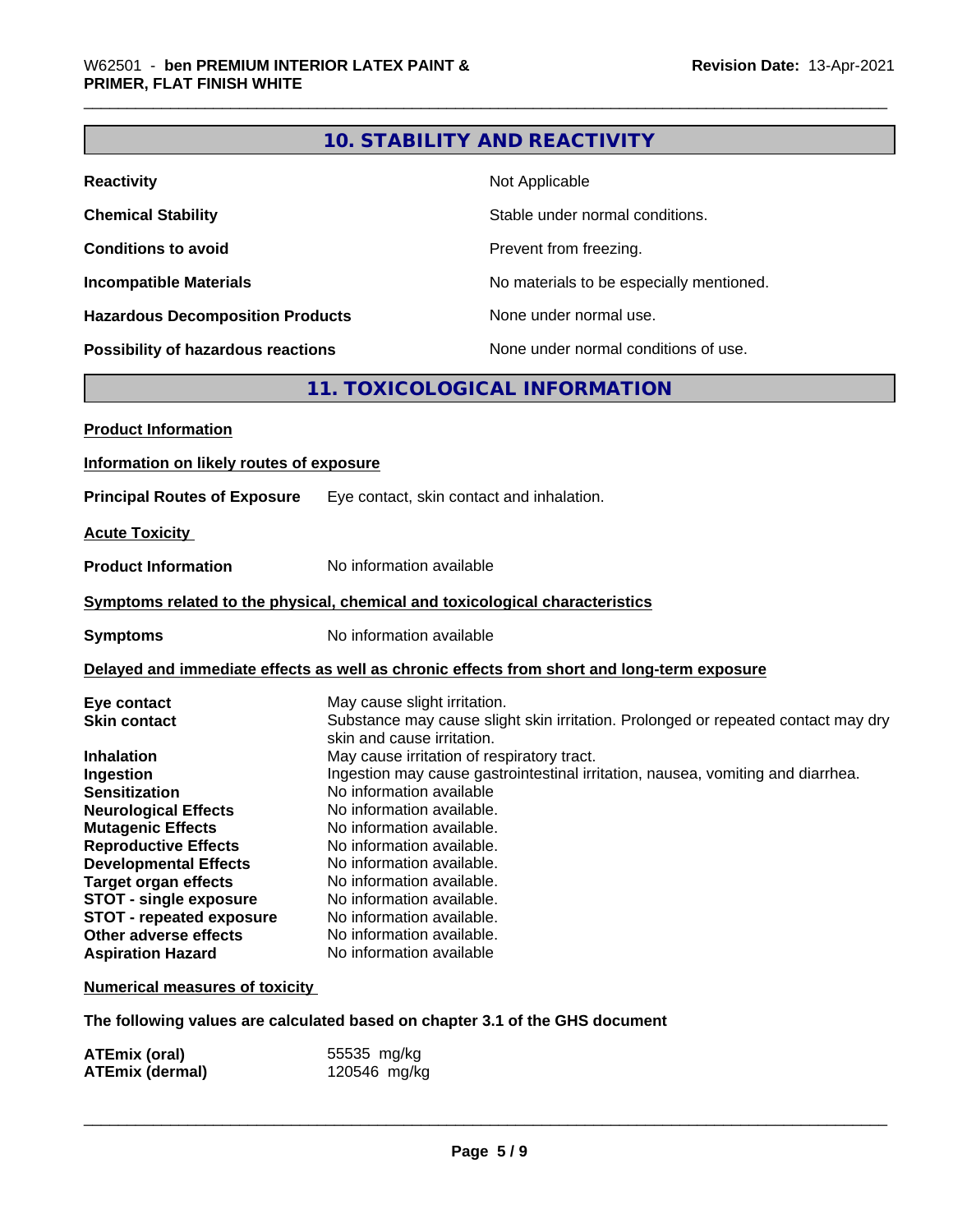#### **Component Information**

| Chemical name                  | Oral LD50             | Dermal LD50              | Inhalation LC50        |
|--------------------------------|-----------------------|--------------------------|------------------------|
| Titanium dioxide<br>13463-67-7 | $> 10000$ mg/kg (Rat) | $\overline{\phantom{a}}$ |                        |
| Kaolin, calcined<br>92704-41-1 | $>$ 2000 mg/kg (Rat)  |                          |                        |
| Kaolin<br>1332-58-7            | $>$ 5000 mg/kg (Rat)  | $>$ 5000 mg/kg (Rat)     |                        |
| Silica amorphous<br>7631-86-9  | $= 7900$ mg/kg (Rat)  | $>$ 2000 mg/kg (Rabbit)  | $> 2.2$ mg/L (Rat) 1 h |

#### **Chronic Toxicity**

#### **Carcinogenicity**

*The information below indicateswhether each agency has listed any ingredient as a carcinogen:.*

| Chemical<br>name                                                                                                                                | <b>IARC</b>                           | <b>NTP</b> | ດຂ⊔∧<br>,<br>JJ⊓r |
|-------------------------------------------------------------------------------------------------------------------------------------------------|---------------------------------------|------------|-------------------|
|                                                                                                                                                 | . .<br>2P<br>Human<br>Possible<br>ناک |            | ∟isted            |
| <b>The Contract of the Contract of the Contract of the Contract of the Contract of the Contract of the Contract o</b><br>m dioxide<br>l itanıum | Carcinoɑen                            |            |                   |

• Although IARC has classified titanium dioxide as possibly carcinogenic to humans (2B), their summary concludes: "No significant exposure to titanium dioxide is thought to occur during the use of products in which titanium dioxide is bound to other materials, such as paint."

#### **Legend**

IARC - International Agency for Research on Cancer NTP - National Toxicity Program OSHA - Occupational Safety & Health Administration

**12. ECOLOGICAL INFORMATION**

#### **Ecotoxicity Effects**

The environmental impact of this product has not been fully investigated.

#### **Product Information**

#### **Acute Toxicity to Fish**

No information available

#### **Acute Toxicity to Aquatic Invertebrates**

No information available

#### **Acute Toxicity to Aquatic Plants**

No information available

#### **Persistence / Degradability**

No information available.

#### **Bioaccumulation**

There is no data for this product.

#### **Mobility in Environmental Media**

No information available.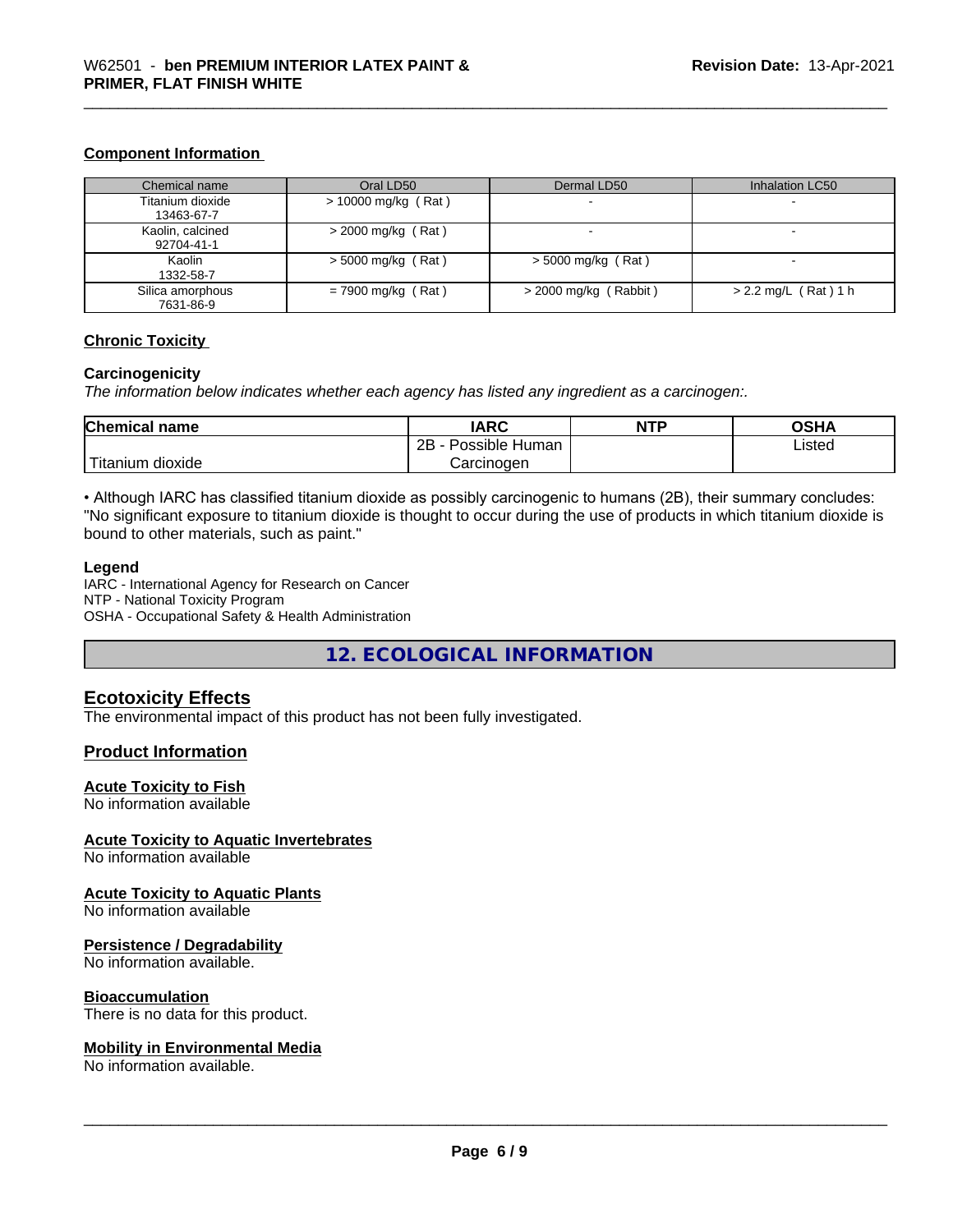| Ozone<br>No information available                                          |                                                                                                                                                                                                                           |
|----------------------------------------------------------------------------|---------------------------------------------------------------------------------------------------------------------------------------------------------------------------------------------------------------------------|
| <b>Component Information</b>                                               |                                                                                                                                                                                                                           |
| <b>Acute Toxicity to Fish</b>                                              |                                                                                                                                                                                                                           |
| Titanium dioxide<br>$LC50:$ > 1000 mg/L (Fathead Minnow - 96 hr.)          |                                                                                                                                                                                                                           |
| <b>Acute Toxicity to Aquatic Invertebrates</b><br>No information available |                                                                                                                                                                                                                           |
| <b>Acute Toxicity to Aquatic Plants</b><br>No information available        |                                                                                                                                                                                                                           |
|                                                                            | 13. DISPOSAL CONSIDERATIONS                                                                                                                                                                                               |
| <b>Waste Disposal Method</b>                                               | Dispose of in accordance with federal, state, and local regulations. Local<br>requirements may vary, consult your sanitation department or state-designated<br>environmental protection agency for more disposal options. |
|                                                                            | 14. TRANSPORT INFORMATION                                                                                                                                                                                                 |
| <b>DOT</b>                                                                 | Not regulated                                                                                                                                                                                                             |
| <b>ICAO / IATA</b>                                                         | Not regulated                                                                                                                                                                                                             |
| <b>IMDG/IMO</b>                                                            | Not regulated                                                                                                                                                                                                             |
|                                                                            | <b>15. REGULATORY INFORMATION</b>                                                                                                                                                                                         |
| <b>International Inventories</b>                                           |                                                                                                                                                                                                                           |
| <b>TSCA: United States</b><br><b>DSL: Canada</b>                           | Yes - All components are listed or exempt.<br>Yes - All components are listed or exempt.                                                                                                                                  |
| <b>Federal Regulations</b>                                                 |                                                                                                                                                                                                                           |
| SARA 311/312 hazardous categorization                                      |                                                                                                                                                                                                                           |

| Acute health hazard               | N٥ |
|-----------------------------------|----|
| Chronic Health Hazard             | N٥ |
| Fire hazard                       | N٥ |
| Sudden release of pressure hazard | N٥ |
| Reactive Hazard                   | N٥ |

#### **SARA 313**

Section 313 of Title III of the Superfund Amendments and Reauthorization Act of 1986 (SARA). This product contains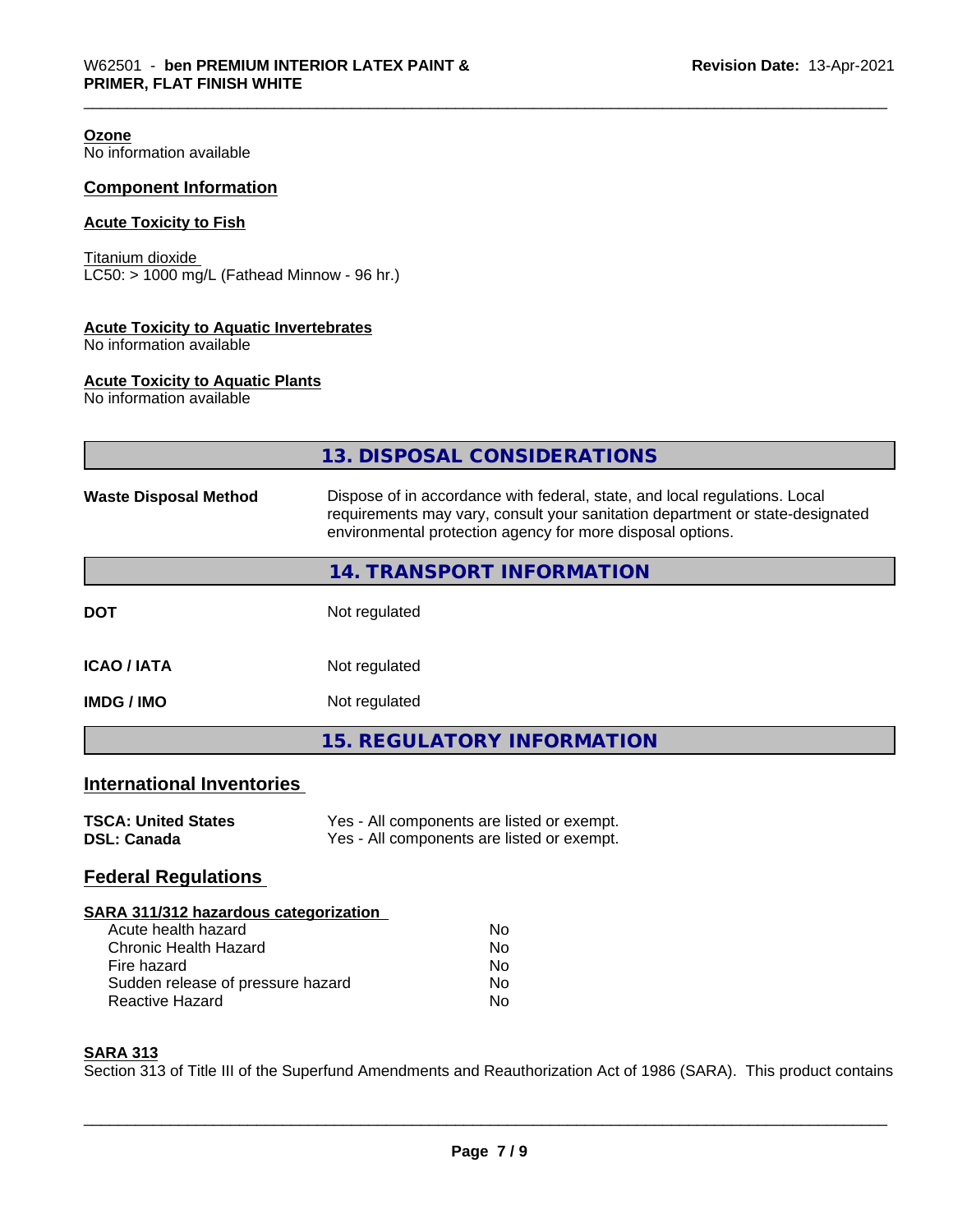a chemical or chemicals which are subject to the reporting requirements of the Act and Title 40 of the Code of Federal Regulations, Part 372:

*None*

#### **Clean Air Act,Section 112 Hazardous Air Pollutants (HAPs) (see 40 CFR 61)**

This product contains the following HAPs:

*None*

#### **US State Regulations**

#### **California Proposition 65**

**A WARNING:** Cancer and Reproductive Harm– www.P65warnings.ca.gov

#### **State Right-to-Know**

| <b>Chemical name</b> | <b>Massachusetts</b> | <b>New Jersey</b> | Pennsylvania |
|----------------------|----------------------|-------------------|--------------|
| Titanium dioxide     |                      |                   |              |
| Kaolin               |                      |                   |              |
| Silica amorphous     |                      |                   |              |

**Legend**

X - Listed

**16. OTHER INFORMATION**

| HMIS - | Health: 1 | <b>Flammability: 0</b> | <b>Reactivity: 0 PPE: -</b> |  |
|--------|-----------|------------------------|-----------------------------|--|
|        |           |                        |                             |  |

#### **HMIS Legend**

- 0 Minimal Hazard
- 1 Slight Hazard
- 2 Moderate Hazard
- 3 Serious Hazard
- 4 Severe Hazard
- \* Chronic Hazard

X - Consult your supervisor or S.O.P. for "Special" handling instructions.

*Note: The PPE rating has intentionally been left blank. Choose appropriate PPE that will protect employees from the hazards the material will present under the actual normal conditions of use.*

*Caution: HMISÒ ratings are based on a 0-4 rating scale, with 0 representing minimal hazards or risks, and 4 representing significant hazards or risks. Although HMISÒ ratings are not required on MSDSs under 29 CFR 1910.1200, the preparer, has chosen to provide them. HMISÒ ratings are to be used only in conjunction with a fully implemented HMISÒ program by workers who have received appropriate HMISÒ training. HMISÒ is a registered trade and service mark of the NPCA. HMISÒ materials may be purchased exclusively from J. J. Keller (800) 327-6868.*

 **WARNING!** If you scrape, sand, or remove old paint, you may release lead dust. LEAD IS TOXIC. EXPOSURE TO LEAD DUST CAN CAUSE SERIOUS ILLNESS, SUCH AS BRAIN DAMAGE, ESPECIALLY IN CHILDREN. PREGNANT WOMEN SHOULD ALSO AVOID EXPOSURE.Wear a NIOSH approved respirator to control lead exposure. Clean up carefully with a HEPA vacuum and a wet mop. Before you start, find out how to protect yourself